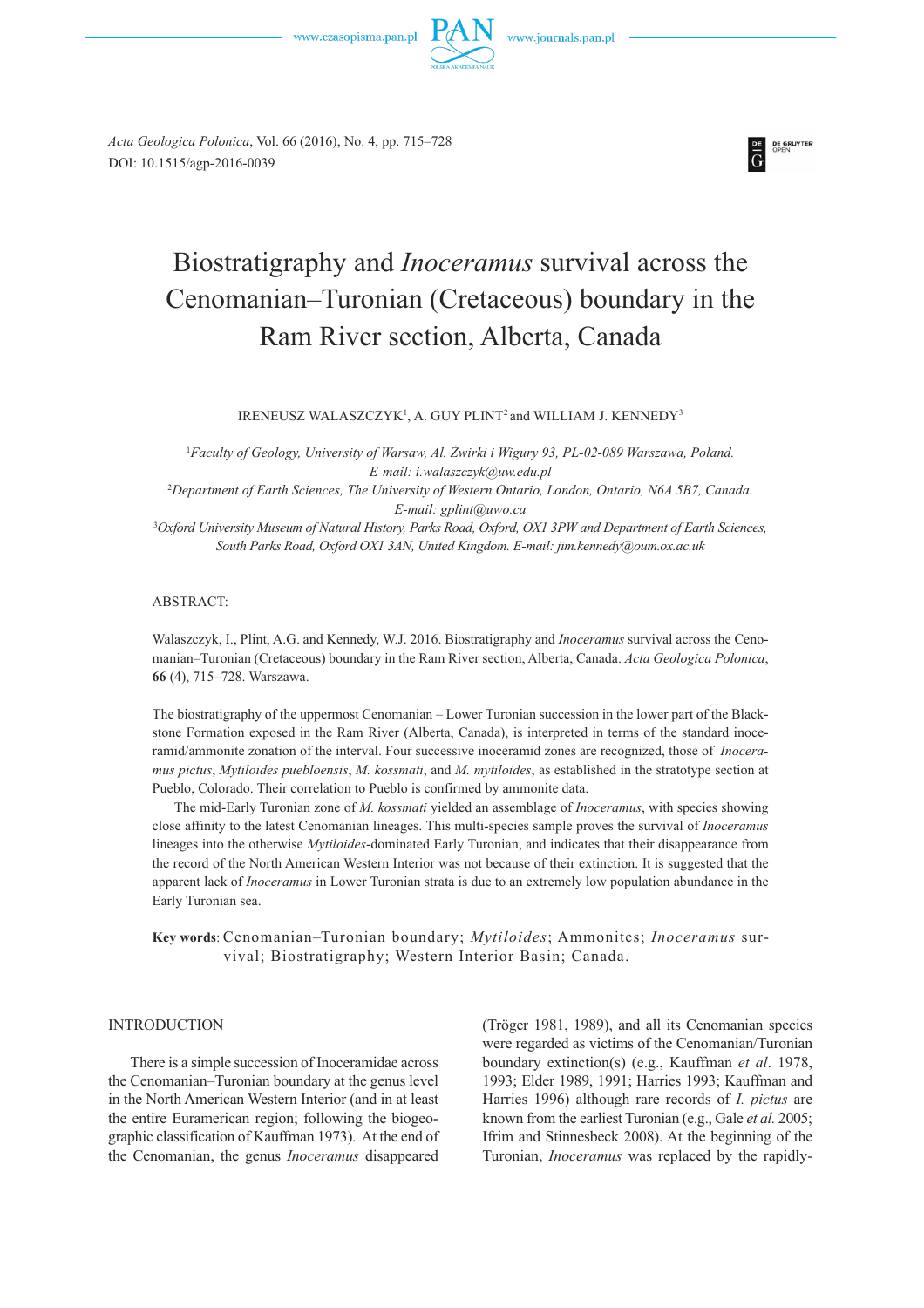

716 IRENEUSZ WALASZCZYK *ET AL.*

evolving *Mytiloides* clade, which dominated the Lower Turonian inoceramid record. The genus *Inoceramus*reenters the record in the Euramerican region in the latest Early Turonian, and once more becomes the dominant genus-level taxon of the family (Tröger 1989; Kauffman *et al*. 1993; Voigt 1995). *Inoceramus* appears to be absent from the Early Turonian for a span of about 0.7 Myr (based on ages in Ogg and Hinnov 2012; see also Harries 1993). In its Early Turonian history, *Inoceramus* therefore behaves as a classic Lazarus taxon (Jablonski 1986; Harries 1996; Wignall and Benton 1999), although what happened to the genus during its apparent hiatal time remains unclear (see discussion in Harries 1993; Kauffman and Harries 1996): Did it survive in a refugium; is the absence due to the poor quality of the fossil record; did it thrive in such small populations that the chance of finding them in the fossil record is extremely low? Other questions appear when this problem is considered at the species level: Did only one, or numerous *Inoceramus* lineages survive; when did the speciation (or pseudospeciation) take place; do the events observed in the North American Western Interior extend beyond that region? Finally, to what extent is the disappearance of the Cenomanian *Inoceramus*species due to extinction?

This report describes and discusses the significance of a mid-Early Turonian sample of the genus *Inoceramus* that was found in the mid-Lower Turonian part of the Cenomanian–Turonian boundary succession exposed in the Ram River, west-central Alberta, Canada. This discussion is preceded by a biostratigraphic analysis of the sequence, based on the *Mytiloides* and ammonites recovered from the succession. This is the first recognition of the precise inoceramid zonation across the Cenomanian–Turonian boundary in the Canadian part of the Western Interior. The location of the succession in the context of the geodynamic model for the western Alberta foredeep is discussed below.

### GEOLOGICAL SETTING

During the Cretaceous, westward migration of the North American Plate relative to the oceanic Farallon Plate led to the obduction of exotic terranes onto the continental margin above an east-dipping subduction zone. The resulting compressive stress led to crustal shortening and thickening, and to uplift of the Rocky Mountain Cordillera (e.g. Price 1973, 1994; Evenchick *et al*. 2007). Isostatic subsidence of the lithosphere in response to the load of the thickened crust produced an elongate, retro-arc foreland basin that extended the length of North America. The foreland basin was of the order of 300–500 km wide between the deformation front and the crest of the forebulge (e.g. Beaumont 1981; Plint *et al*. 2012b). The fold-and-thrust belt to the west provided an abundant supply of clastic sediment, derived from uplifted Precambrian and Paleozoic rocks of the former passive continental margin, as well as from up-thrust metamorphic and igneous rocks from lower crustal levels.

Numerical modelling of the relationship between foreland basin subsidence, sea-level and facies distributions (Jordan and Flemings 1991), has shown, in marine basins, that episodes of rapid subsidence resulted in the trapping of sand and gravel in the proximal foredeep, resulting in the vertical stacking of nearshore sandstone bodies close to the orogen. Only muddy sediment was transported, mainly through storm-related processes, to the more offshore part of the basin. When the rate of flexural subsidence was reduced, the rate of sediment supply was then able to match or exceed the accommodation rate allowing a thin sheet of nearshore sandstone to prograde far into the basin. The predictions of these numerical models have been substantiated through detailed stratigraphic studies (e.g. Varban and Plint 2008a, b; Plint *et al.* 2012b; Buckley *et al*. 2015), that show that units of marine mudstone have a pronounced wedge-shape, indicative of rapid syn-depositional subsidence, whereas shallow-marine and strandplain sandstones have a much more tabular geometry, indicative of deposition during periods of lower subsidence rate. The Blackstone Formation (and coeval Kaskapau Formation further north), is therefore interpreted as a syntectonic wedge deposited during a phase of relatively rapid flexural subsidence. Nevertheless, the rocks preserve a continuous record of shallow-marine deposition across a very low-gradient, wave-graded ramp and it is therefore inferred that the rates of sediment supply and subsidence were closely balanced during Late Cenomanian to Early- to Middle Turonian time, and that water depth was never very great. Recent estimates suggest storm wave base may have lain at about 50-70 m (Varban and Plint 2008a; Plint *et al*. 2012a; Plint 2014).

# THE RAM RIVER SECTION

The latest Cenomanian – Early Turonian inoceramid and ammonite faunas that are the subject of this study are from a near-complete section through the Late Albian to Middle Turonian Blackstone Formation exposed on the South Ram River in the Rocky Mountain Foothills in central Alberta (Text-figs 1, 2). Malloch (1911) introduced the term Blackstone Formation to describe Cretaceous marine shales from the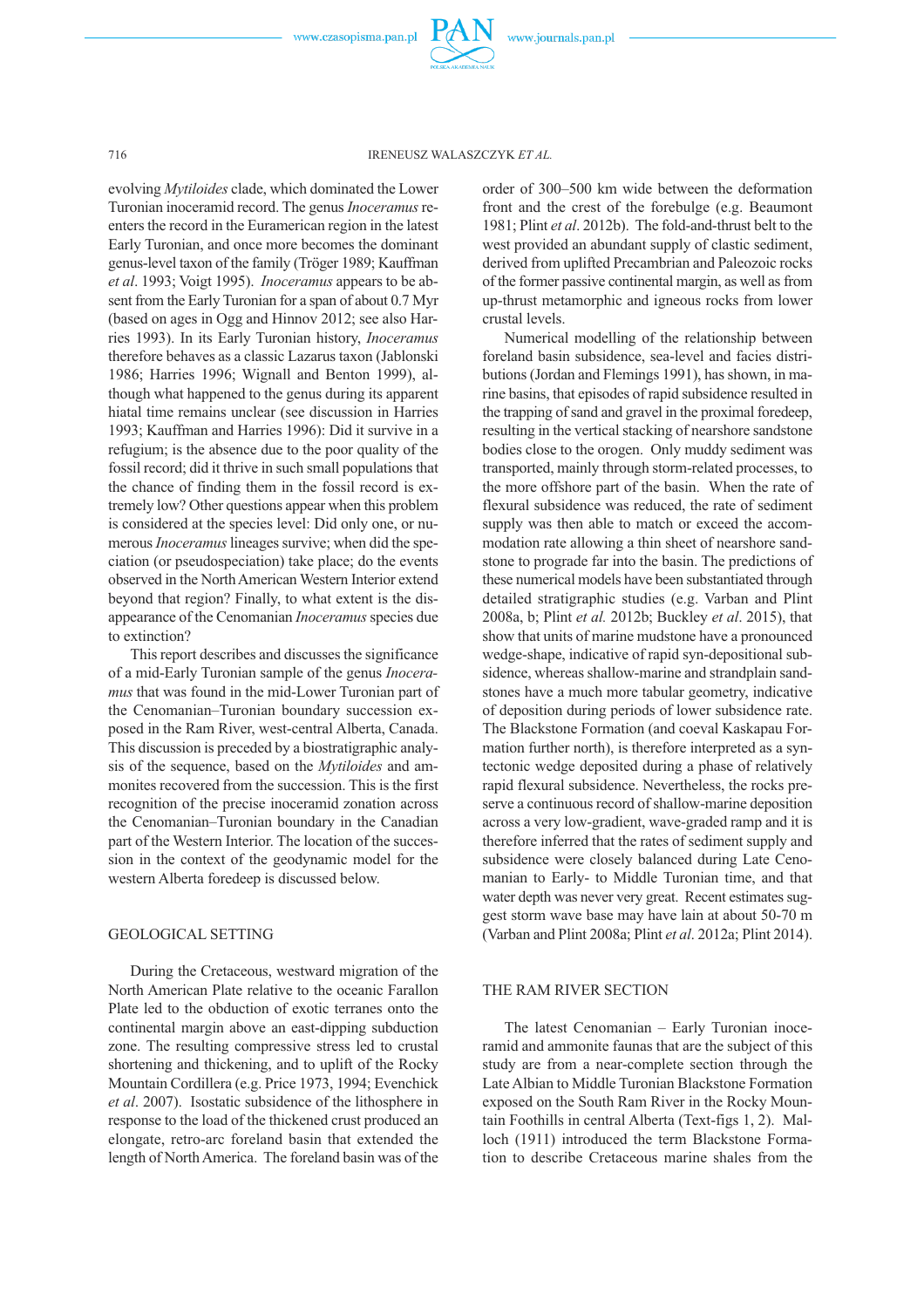

CENOMANIAN-TURONIAN BOUNDARY IN WESTERN ALBERTA, CANADA 717

central Alberta Foothills. Malloch described a 320 m (1,050 ft.) thick section of the Blackstone Formation as "Calcareous shales, dark grey in colour with bands of concretions but apparently no fossils". Subsequent study showed that the Blackstone shales contained a rather sparse and poorly-preserved molluscan fauna, and Warren and Rutherford (1928) recognized a lower 'Barren Zone", overlain by a zone with abundant *Inoceramus labiatus*, and an overlying zone with *Prionotropis* (*Collignoniceras*) *woollgari* below sandstones of the 'Bighorn Formation' (now called the Cardium Formation). Webb and Hertlein (1934), summarized biostratigraphic work, noting the rare presence of the ammonite *'Acanthoceras'* (*Dunveganoceras*) *albertense* in the 'Barren Zone' of Warren and Rutherford. Warren and Stelck (1940) subsequently realized that *D. albertense* was of Late Cenomanian age and that the Blackstone Formation must span the Cenomanian-Turonian boundary.

In a comprehensive regional summary of Cretaceous stratigraphy in the Rocky Mountain Foothills, Stott (1963, 1967) established four lithostratigraphic members for the Blackstone Formation in both Alberta and British Columbia. The lowest, Sunkay Member of Stott corresponded to the 'Barren Zone', with a Late Cenomanian fauna, whereas the base of the succeeding Vimy Member was defined at a distinctive lithological change from rusty-weathering to grey-weathering calcareous shales, near the base of which the Early Turonian *Inoceramus labiatus*fauna appeared. Stott (1963) reported *'Prionocyclus*' cf. *woollgari* (Mantell, 1822), *Inoceramus corpulentus* McLearn, 1926, *Inoceramus fragilis* Hall and Meek,1856 and *I. lamarcki* Parkinson, 1819 from the overlying Haven Member of the Blackstone Formation. Stott (1963) also noted that the ammonite '*P*.' *woollgari* was reported from the Vimy, Haven and Opabin members of the Blackstone Formation, and hence provided only a low level of biostratigraphic resolution.

The Blackstone Formation is a mudstone-dominated, north-eastward thinning wedge up to  $\sim$  500 m thick, that occupies the foredeep of central and southern Alberta (Stott 1963, 1967; Tyagi 2009; Plint *et al*. 2012b). Sandy, deltaic strata of the Dunvegan Formation inter-finger south-eastward with silty mudstones of the Sunkay Member of the Blackstone Formation (Stott 1963, 1967; Plint 2000; Text-fig. 1). Grey-weathering mudstones of the Vimy Member record a major transgressive event, reflected in the broadly finer grain-size of the member, relative to the underlying Sunkay.

The faunas described herein were collected from the uppermost part of the Sunkay Member and from the lower Vimy Member (Text-fig. 1; Stott 1963). The Sunkay Member consists of millimetre to centimeterscale interbeds of silty clay, siltstone and very finegrained sandstone, many of which show low-amplitude combined-flow or oscillation ripples. These lithologies are typically organized in siltier- and sandierupward successions, metres to tens of metres thick, although intervals characterized by random interbeds are



Text-fig. 1. Simplified representation of the main Cenomanian and Turonian lithostratigraphic units in the western foredeep of the Alberta foreland basin (based on Stott 1963, 1967). The Ram River section is located seaward of sandy, nearshore deposits of Cenomanian and Lower to Middle Turonian age, and is dominated by mudstone deposited in an offshore, low-gradient ramp environment. The sampled part of the section is indicated by the black ellipse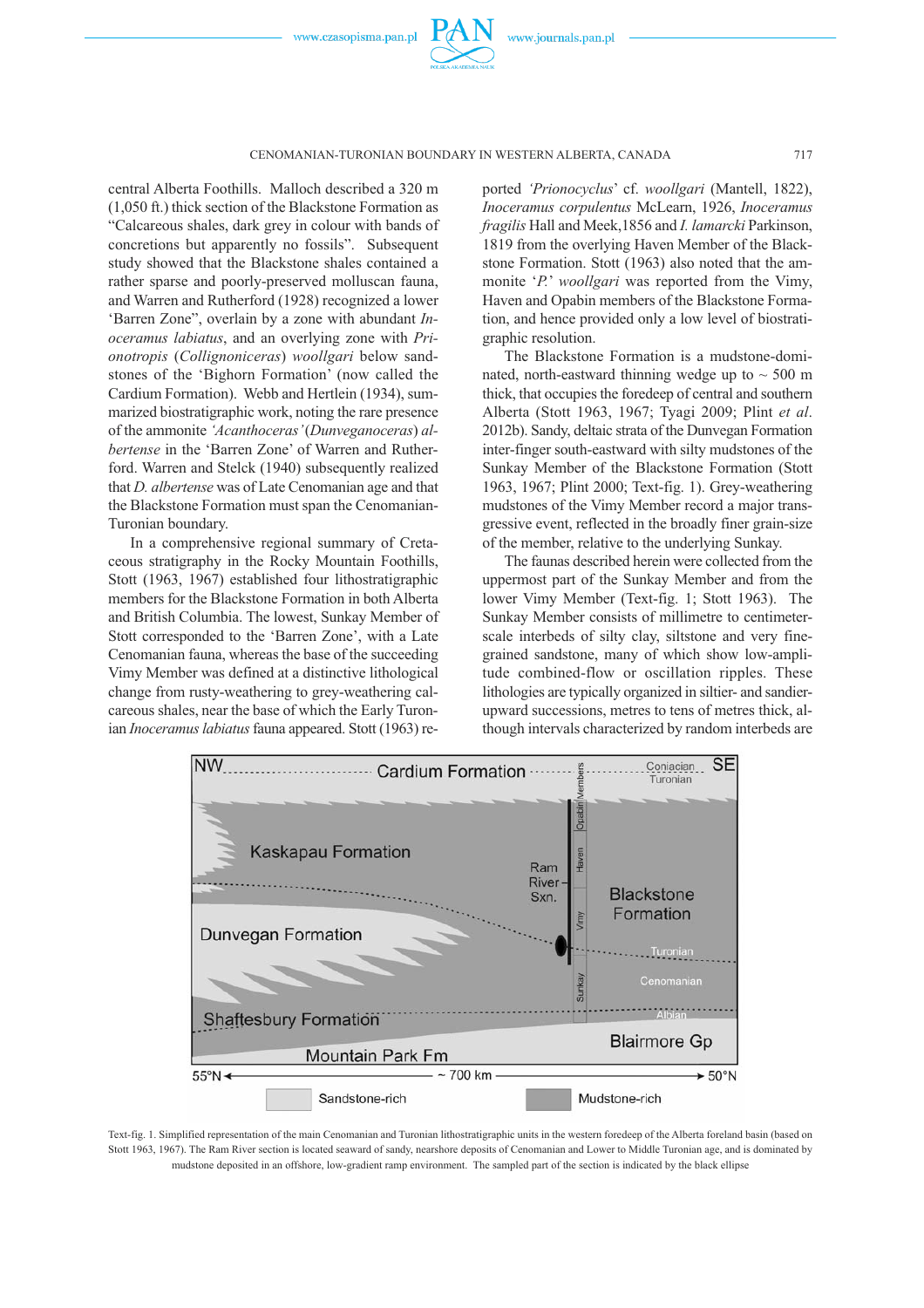



Text-fig. 2. Map of west-central Alberta showing the location of the studied section on the Ram River, exposed in the fold-and-thrust belt of the Rocky Mountain Foothills, about 150 km NW of Calgary

also present. The intensity of bioturbation is generally low with a bioturbation index of 0 to 1 (e.g. Taylor *et al*. 2003; Bann *et al*. 2008). Nodules of siderite, typically concentrated in discrete horizons, are present throughout the formation. The Sunkay Member contains abundant diffuse pyrite and weathers a rusty orange, with white sulphate efflorescence.

A few bentonite beds are present in the succession, the most prominent of which is the Bighorn River Bentonite (Tyagi *et al*. 2007), which at the Ram River is about 30 cm thick. This bentonite has been traced from Alberta to New Mexico (Stott 1963, 1967; Elder 1988; Tyagi *et al*. 2007), and was dated to 94.29± 0.13 Ma by Barker *et al*. (2011) using the U/Pb method on single zircon crystals.

Throughout the Alberta Foothills, the Blackstone Formation consists of mudstones and thinly-bedded siltstones and very fine-grained sandstones deposited in an offshore environment. Only when the formation is traced north-westward into the equivalent Kaskapau Formation in British Columbia are marginal-marine sandy facies preserved (Varban and Plint 2005, 2008a, b; Text fig. 1). In that basin-margin region, sandstonerich shoreface and inner shelf facies are stacked vertically, forming the principal lithology through  $\sim$  550 m of strata in the most westerly part of the basin (Varban and Plint 2005).

# PALEONTOLOGICAL RECORD

# **Inoceramids**

Inoceramids are common in the lower to middle parts of the Lower Turonian interval of the Ram River succession, forming a series of acme horizons (Text-figs  $3-7)$ .

# *Upper Cenomanian*

Inoceramids occur only rarely in the uppermost part of the Upper Cenomanian. However, the ledge-forming sandstone bed with scattered calcite-cemented concre-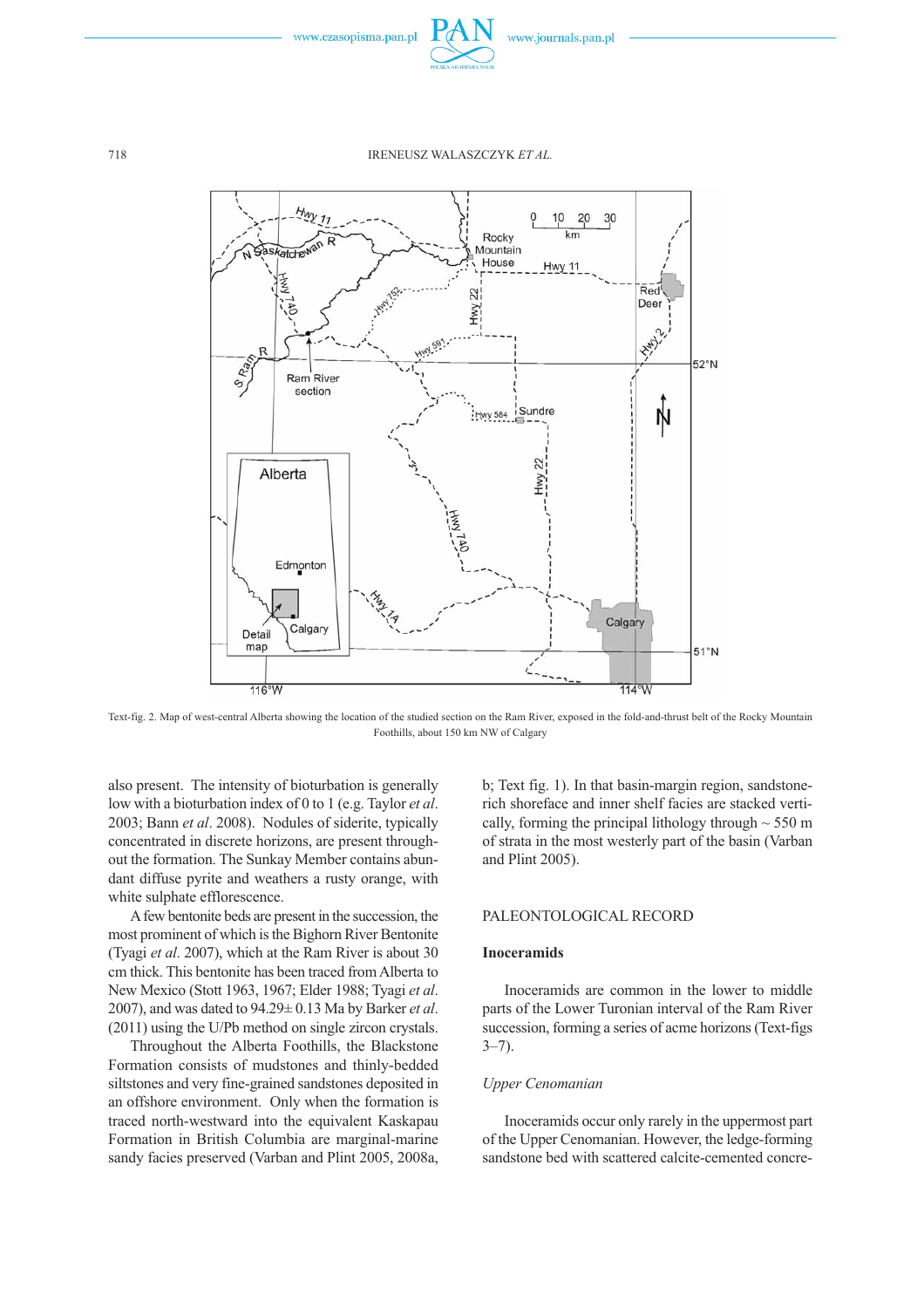tions, at about 15 metres below the Bighorn River bentonite, yielded numerous small-sized *Inoceramus* species, that can be confidently referred to *Inoceramus corpulentus* McLearn, 1926. The bed, which consists of tightly-packed, articulated shells, probably represents a storm-winnowed accumulation.

# *Lower Turonian*

Inoceramid shell fragments occur immediately above the Bighorn River Bentonite. The oldest identifiable specimens are from a level 0.45–0.65 m above the bentonite, and are referred to *Mytiloides puebloensis* Walaszczyk



Text-fig. 3. Stratigraphic log and stratigraphic distribution of inoceramids and ammonites for the uppermost Sunkay, Vimy, and Haven members exposed in the canyon of the Ram River immediately below Ram Falls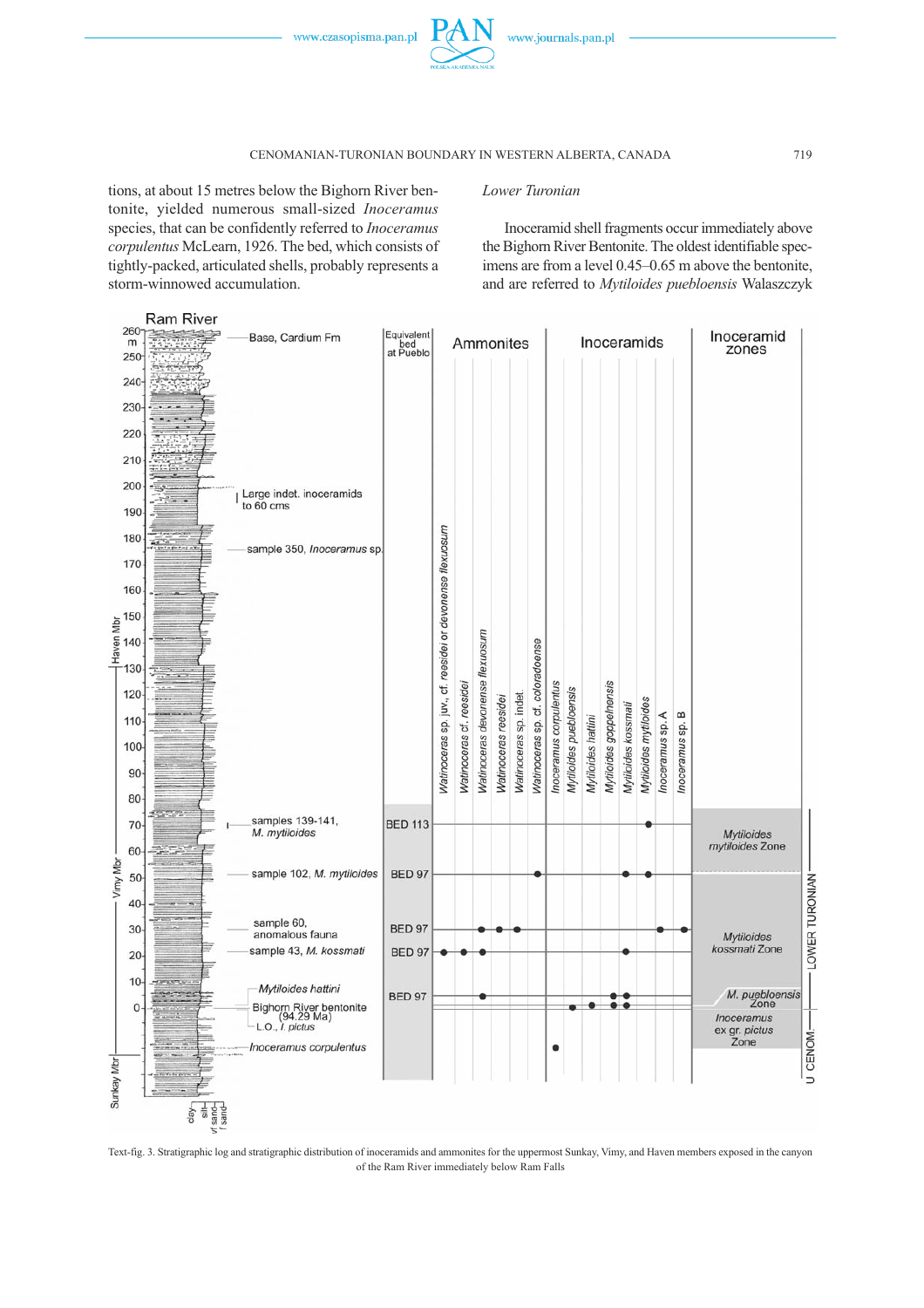

and Cobban, 2000 and to *Mytiloides* cf. *hattini* Elder, 1991. The first *Mytiloides kossmati* (Heinz 1930) and *Mytiloides goppelnensis*(Badillet and Sornay, 1980) are from a slightly higher horizon. They start at 1 m and range up to c. 51 m (sample 102) above the Bighorn River Bentonite. Some abundance horizons of *Mytiloides*, at 6.5 m (sample 13), 22 and 30 m (samples 43 and 60 respectively), and at 51 m (sample 102) above the Bighorn River Bentonite were recognized (Text-fig. 3).

Of particular importance is the material from sample 60. Besides *Mytiloides* species, referable mostly to *M. kossmati*, the sample yielded a multi-species assemblage of the genus *Inoceramus sensu stricto* (Textfig. 7), discussed at length below. Five distinct morphotypes are recognized in this assemblage.

A slightly younger acme level of inoceramids is noted in sample 102, which is about 51 m above the Bighorn River bentonite. All forms represent *M. kossmati* and transitional form to *Mytiloides mytiloides* (Mantell, 1822). Unequivocal *M. mytiloides* starts however in a higher horizon represented by samples 139- 141, at 70-71 m above the Bighorn River Bentonite, with numerous, moderate to large size specimens (Textfig. 5).

Sample 139-141 is the highest sample documented from the Lower Turonian interval of the Ram River section. The next inoceramid sample is from a horizon at 175 m above the Bighorn Bentonite (sample 350), containing advanced *Inoceramus*, evidently of a Middle Turonian age.



Text-fig. 4. A – *Mytiloides kossmati* (Heinz, 1930), TMP 2016.041.0448; B, C, F, G – *Mytiloides goppelnensis* (Badillet and Sornay, 1980); B, TMP 2016.041.0449a, C, TMP 2016.041.0450, F, TMP 2016.041.0451, G, TMP 2016.041.0452; D – *Mytiloides* sp.; TMP 2016.041.0453; E – *Mytiloides hattini* Elder, 1991, TMP 2016.041.0454. All specimens are housed in Royal Tyrell Museum, Drumheller, Alberta, Canada. Figures are × 1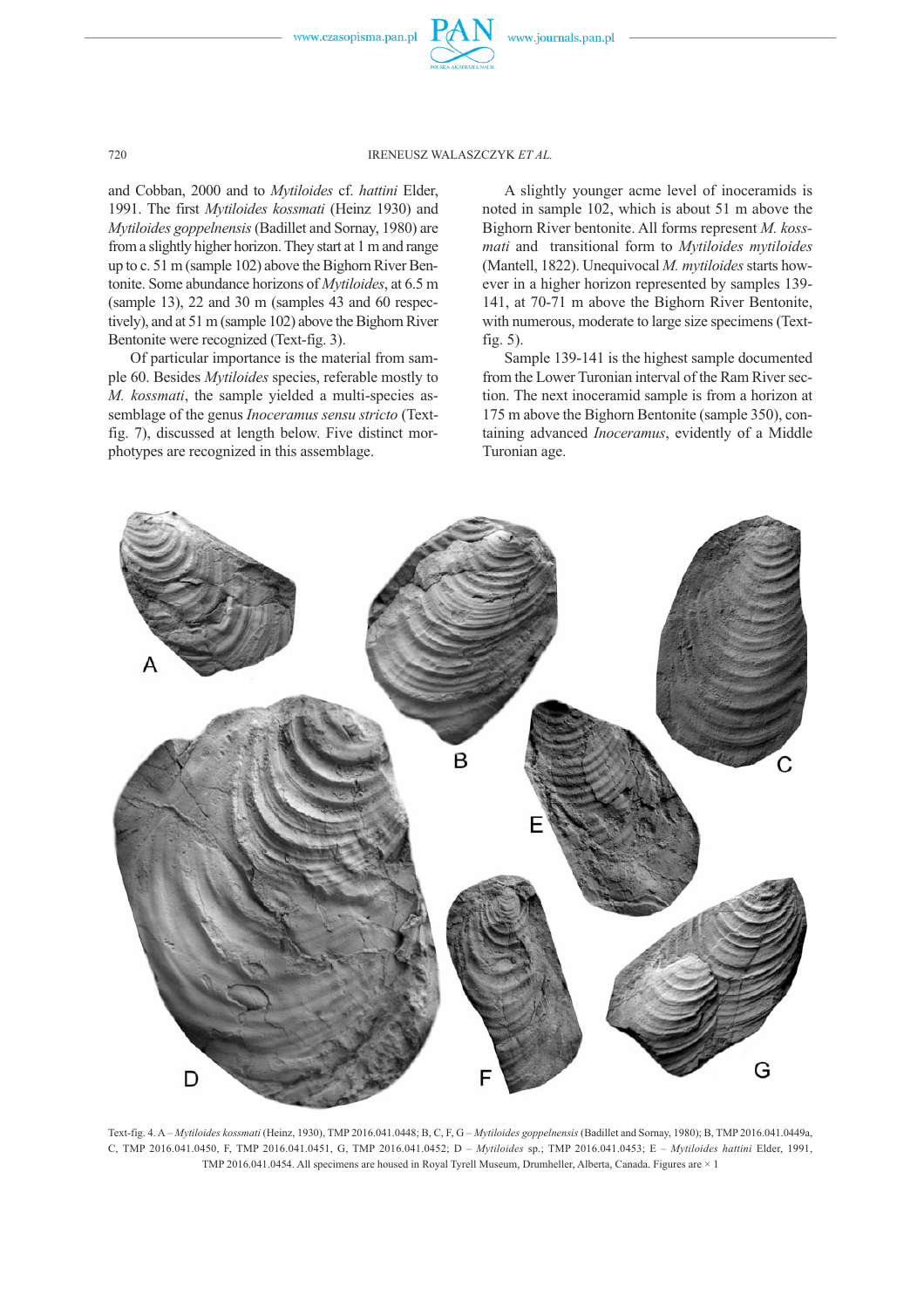

#### CENOMANIAN-TURONIAN BOUNDARY IN WESTERN ALBERTA, CANADA 721



Text-fig. 5. A – *Mytiloides goppelnensis* (Badillet and Sornay, 1980), TMP 2016.041.0449b; B, C, E, F – *Mytiloides mytiloides* (Mantell, 1822); B, TMP 2016.041.0455, C, TMP 2016.041.0456, E, TMP 2016.041.0457, F, TMP 2016.041.0458; D – *Mytiloides* cf. *arcuatus* (Seitz, 1934), TMP 2016.041.0459. All specimens are housed in Royal Tyrell Museum, Drumheller, Alberta, Canada. Figures are × 1

# **Ammonites**

Ammonites are not as common as inoceramids, although fragments occur regularly through the lower part of the Turonian succession. The stratigraphically oldest specimens are from the interval of samples 10- 11 and their record ranges up to sample 102 (see Textfig. 3 between 5.5 and 51 m). All specimens are *Watinoceras* (Text-fig. 6). The stratigraphically lowest record is *Watinoceras devonense flexuosum* Cobban, 1988, from the horizon of samples 10-11, 5.5 m level). The species ranges higher, up to sample 43 (22 m), where it is accompanied by *Watinoceras* cf. *reesidei* Warren, 1930. The latter species is also noted in sample 60 (30 m), where it is accompanied by *Watinoceras coloradoense* (Henderson, 1908).

*Watinoceras* cf. *coloradoense* is noted still higher, in sample 102 (51 m).

# BIOSTRATIGRAPHY

The 8-m thick topmost part of the Upper Cenomanian is referred to the *I. pictus* Zone (Text-fig. 3). Although no definitely identifiable *I. pictus* Soweby, 1829 *sensu stricto* were found, the presence of the zone is proved by the presence of rare *I*. ex gr. *pictus*, and numerous *Inoceramus corpulentus* McLearn, 1926. The latter species, described originally from Alberta (McLearn 1926), was reported from the Upper Cenomanian of the US Western Interior (see e.g., Kauffman *et al.* 1993) and apparently from equivalent strata in Far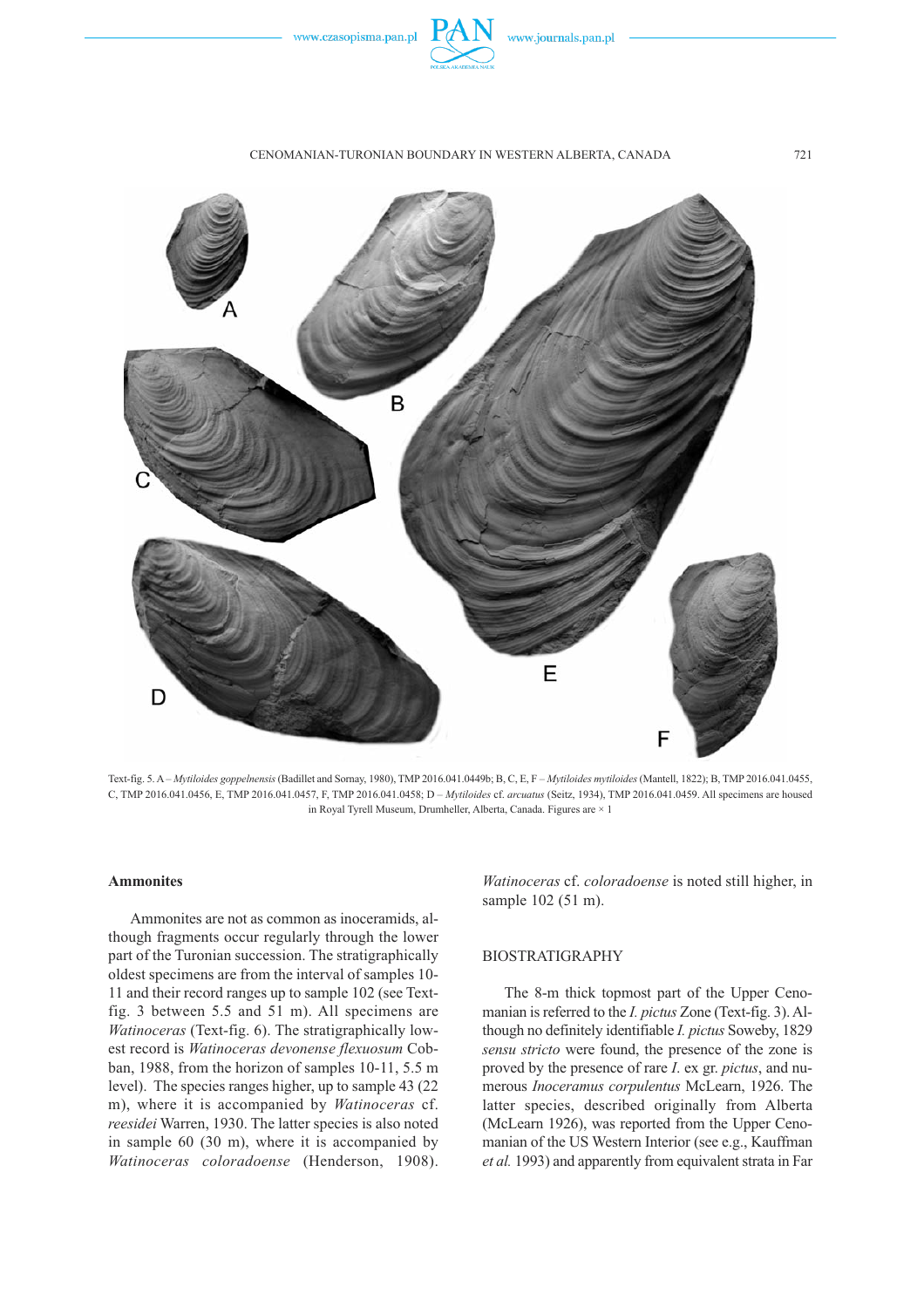

722 IRENEUSZ WALASZCZYK *ET AL.*



Text-fig. 6. *Watinoceras* from the Ram River section. A, A' – *Watinoceramus coloradoense* Henderson, 1908, TMP 2016.041.0460; B – *Watinoceras reesidei* Warren, 1930; TMP 2016.041.0461; C, C' – *Watinoceramus* cf. *coloradoense* Henderson, 1908, TMP 2016.041.0462; D – *Watinoceramus* cf. *reesidei* Warren, 1930; TMP 2016.041.0463; E, F – *Watinoceramus devonense flexuosum* Cobban, 1988, E, TMP 2016.041.0464a, F, TMP 2016.041.0464b. All specimens are housed in Royal Tyrell Museum, Drumheller, Alberta, Canada. Figures are × 1

East Russia (Pergament 1966). Although the species was then variably interpreted, and thought to range much higher, even up into the Early Coniacian (e.g., Collom 2001), these younger morphotypes are taxonomically distinct.

The 1 m thick interval above the Bighorn River bentonite up to the FO of *M. kossmati*, is referred to the *M. puebloensis* Zone. No complete specimen of *M. puebloensis* was found in the section studied, however, good specimens of the species are known from the Mount Robert section in British Columbia, 525 km NW of the Ram River section (van Helmond *et al*. 2016). Above the 1 m level begins a uniform assemblage of the *M. kossmati* Zone, consisting of the eponymous species and of *M. goppelnensis*, which continues up to the horizon of sample 102 (Text-fig. 4). The lower part of the zone also contains *M. hattini* Elder, 1991.

The succession above the Bighorn River Bentonite suggests that a hiatus, if any, associated with this horizon cannot be demonstrated on biostratigraphic evidence.

The *M. kossmati* Zone ranges upwards to sample 102, about 51 m above the Bighorn River Bentonite. In the Pueblo section, it corresponds to an interval spanning beds 90 through to 97 (see Kennedy *et al*. 2000, 2005). This correlation is confirmed by the co-occurring ammonites of the genus *Watinoceras* (Text-fig. 3). The ammonite species represented in our section are noted up to bed 97 of the Pueblo section (see Kennedy and Cobban 1991; Kennedy *et al*. 2000).

The base of the *M. mytiloides* Zone is placed at sample 102 (51 m), although the first appearance of the eponymous species might be slightly lower. The inoceramid assemblage of the zone corresponds to beds 105-118 of the Pueblo section. No ammonites were found in this zone.

In ammonite terms, the succession studied is equivalent to the *devonense, flexuosum, birchbyi* and a lower part of the *nodosoides* ammonite zones as recognised in the Pueblo section (Kennedy and Cobban 1991; Kennedy *et al*. 2000, 2005).

# THE EARLY TURONIAN *INOCERAMUS* RECORD

The inoceramid succession across the Cenomanian-Turonian boundary interval, as observed in the Ram River section, reflects the general Western Interior pattern;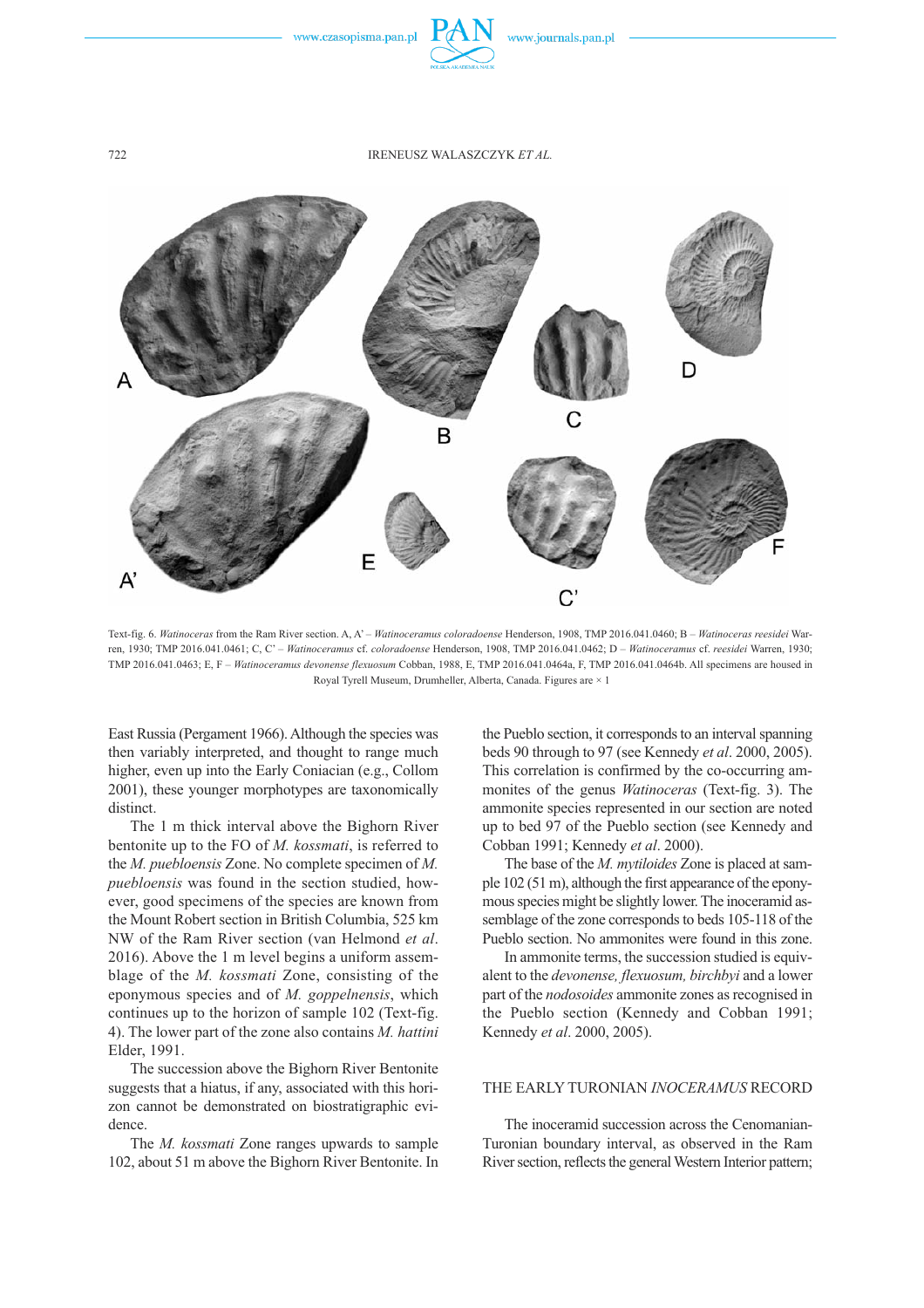

#### CENOMANIAN-TURONIAN BOUNDARY IN WESTERN ALBERTA, CANADA



Text-fig. 7. A - *Inoceramus* ex gr. *pictus* Sowerby, 1829, TMP 2016.041.0465; B - *Inoceramus* ex gr. *pictus* Soweby, 1829 or *Inoceramus* cf. *yabei* Nagao and Matsumoto, 1939, TMP 2016.041.0466; C, F – *Inoceramus* sp. A, C, TMP 2016.041.0467, F, TMP 2016.041.0468; D, G - *Inoceramus* cf. *ginterensis* Pergament, 1966, D, TMP 2016.041.0469, G, TMP 2016.041.0470; E - *Inoceramus*sp. B, TMP 2016.041.0471. All specimens are housed in the Royal Tyrell Museum, Drumheller, Alberta, Canada. Figures are  $\times$  1

*Inoceramus* of the Late Cenomanian is replaced by *Mytiloides* in the Early Turonian, which in turn is replaced by *Inoceramus* in the Middle Turonian. The same pattern is observed over the entire Euramerican biogeographic region, although some differences are noted. The main differences between the Western Interior and Europe are (see e.g., Seitz 1934, Tröger 1967, 1981, 1989; Elder 1988, 1989; Harries and Kauffman 1991; Walaszczyk 1992; Kauffman *et al*. 1993; Harries *et al*. 1996; Kennedy *et al*. 2000): (1) a higher taxonomic variability of the latest

Cenomanian inoceramid faunas in the Western Interior when compared to Europe, and (2) a delayed re-entry of *Inoceramus* in Europe compared to the Western Interior; whereas the re-entry is dated to the latest Early Turonian in the Western Interior, it is early (but not the earliest) Middle Turonian in Europe.

The pattern observed in the Euramerican biogeographic region is also noted in the South Atlantic Subprovince and in the East African Province (Sornay 1965; Hessel 1988; Andrade 2005; Walaszczyk *et al*. 2014), al-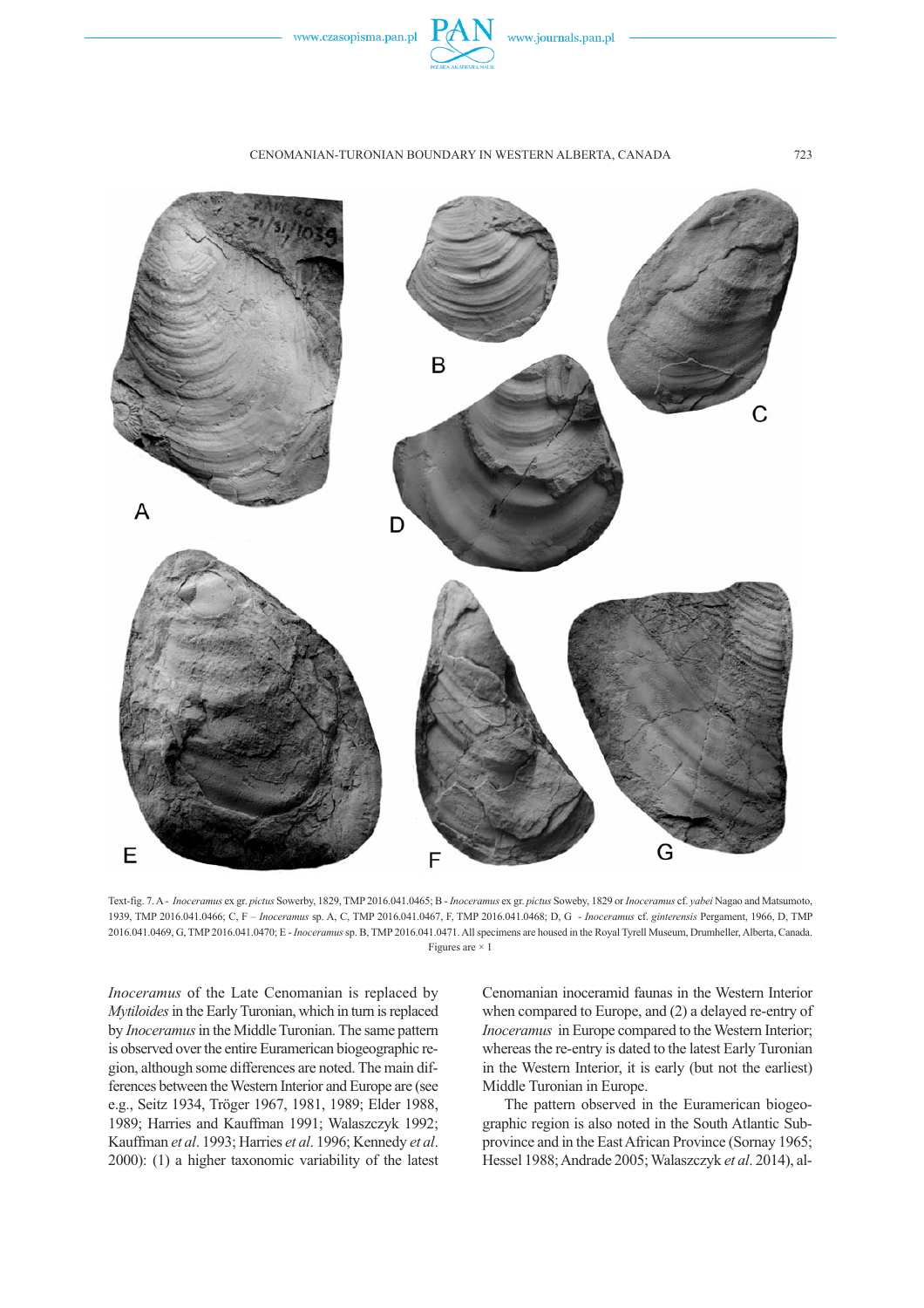

#### 724 IRENEUSZ WALASZCZYK *ET AL.*

though the details of the Middle Turonian *Inoceramus*reentry are not known in detail. In the Pacific area, however, all along the Asian coasts (Matsumoto and Noda 1975; Kawabe *et al*. 1996; Hirano *et al.* 1997; Yazykova *et al*. 2002; Takahashi 2009), and along the western margin of North America i.e. the North Pacific Province (Riccardi 1981; Haggart 1987; Elder and Box 1992), *Mytiloides*is regularly accompanied by *Inoceramus* (e.g., Pergament 1966; Takahashi 2009). Finally, in some biogeographic areas *Mytiloides* is not represented at all (as in New Zealand; Crampton 1996).

The *Inoceramus* assemblage in sample 60 (30 m in Text-fig 3) from the Ram River section, discussed herein, is thus a unique representation of the Early Turonian lag interval of the genus in the Euramerican biogeographic region. The *Mytiloides* and ammonites date it precisely to the middle part of the *M. kossmati* Zone and the *Vascoceras birchbyi* Zone of the Pueblo section, and the sample is thus stratigraphically higher than any of the previous reports of *Inoceramus* (invariably referred to *I*. *pictus*) from the basal Turonian (e.g., Elder 1989; Tröger 1989; Gale *et al.* 2005; Ifrim and Stinnesbeck 2008).

Although the sample is small (only 7 specimens), it comprises 5 morphotypes: *Inoceramus* ex gr. *pictus* Sowerby; *Inoceramus* cf. *ginterensis* Pergament, 1966; *Inoceramus* ex gr. *pictus* or *Inoceramus* cf. *yabei* Nagao and Matsumoto, 1939, *Inoceramus*sp. A, and *Inoceramus*sp. B. The first of the morphotypes, *Inoceramus* ex gr. *pictus* (Text-fig. 7A), represents a morphotype known from the latest Cenomanian, referred either to *Inoceramus flavus pictoides* 1965 (see Kauffman 1977, pl. 5, fig. 2; Kauffman and Powell 1977, pl. 1, fig. 4, pl. 2, fig. 4) or to *I. prefragilis* Stephenson, 1953. It also resembles *I. pictus rabenauensis*Tröger, 2015 (p. 383, pl. 2, fig. 1). The morphotype referred herein to *I*. cf. *ginterensis*(Text-fig. 7D, G) is characterised by *pictus* juvenile ornament, followed by a widely rugate adult stage, with superimposed indistinct growth lines. Our specimens closely resemble the illustrated type material of Pergament (1966, pl. 28. particularly his fig. 1; or pl. 29, fig. 1; as well as the type material (Pergament 1966, pl. 27, fig. 1). *Inoceramus*sp. B (Text-fig. 7E) is a moderately inflated form, with a vertical anterior wall and a well separated disc. It is covered with regular, moderately-spaced rugae, and superimposed sharp, flat growth lines. Such forms are known from the Upper Cenomanian of the U.S. Western Interior, and at least the illustrated specimens were referred to *Inoceramus flavus flavus* Sornay 1965 (see e.g., Kauffman 1977, pl. 6, fig. 2). This morphotype also resembles *Inoceramus subconvexus* Logan, 1898, the species known so far from a single type specimen, which comes from a level close to the Lower/Middle Turonian boundary. Two specimens herein referred to as *Inoceramus* sp. A (Text-

fig. 7C, F), are poorly preserved and their final affiliation is very uncertain.

Although the Ram River mid-Early Turonian *Inoceramus* sample is small, and most of the specimens poorly preserved, it does make it possible to draw a number of inferences about the evolutionary and biogeographic behaviour of the genus in the Early Turonian of the Euramerican biogeographic region. The main points are:

- 1. The assemblage shows a distinct affinity with the Late Cenomanian faunas, with some specimens clearly referable to the *Inoceramus pictus* group or to *I. ginterensis*, both being dominant Late Cenomanian lineages known from the Western Interior Basin. Consequently, the sample proves that various *Inoceramus* lineages, known from the Upper Cenomanian of the Western Interior, and regarded as extinct, survived at least until the mid-Early Turonian.
- 2. Besides one morphotype, questionably compared to one North Pacific taxon (*I*. cf. *yabei* – Text-fig. 7B), the rest of the morphotypes represent Western Interior (Euramerican) indigenous species. Although *I. ginterensis* was also originally described from the North Pacific Province (Pergament 1966), it is well documented in the US Western Interior through much of the Upper Cenomanian (Kauffman 1977; Kauffman and Powell 1977; Kauffman *et al*. 1978, 1993). Such representation indicates that, at least until the mid Early Turonian, no immigration events, at a biogeographic scale, can be suggested as a source of the re-entry of *Inoceramus* at the onset of the Middle Turonian; this certainly, does not preclude migration events, into and from geographic refugia, within the Western Interior Basin.
- 3. The relatively high number of morphotypes present in the sample studied (5 in a sample consisting of 7 specimens) indicates a taxonomically highly variable Early Turonian assemblage of *Inoceramus*in the Western Interior Basin. It may be inferred that potentially a still higher number (?most) of the Late Cenomanian *Inoceramus* lineages survived the suggested extinction events at the Cenomanian – Turonian boundary.
- 4. The evolutionary transitions among *Inoceramus* lineages, which led to the appearance of the Middle Turonian *Inoceramus* species, had to have taken place late in the Early Turonian.
- 5. The *Inoceramus* sample from Ram River does not give a clear picture of the distribution of *Inoceramus* in the Early Turonian Western Interior Basin. This single sample may be interpreted in various ways:
	- (i). The simplest interpretation is that the sample studied marks a regular (although rare) occurrence of the genus in the Early Turonian of the Western Interior Basin, and its general absence in the Early Turonian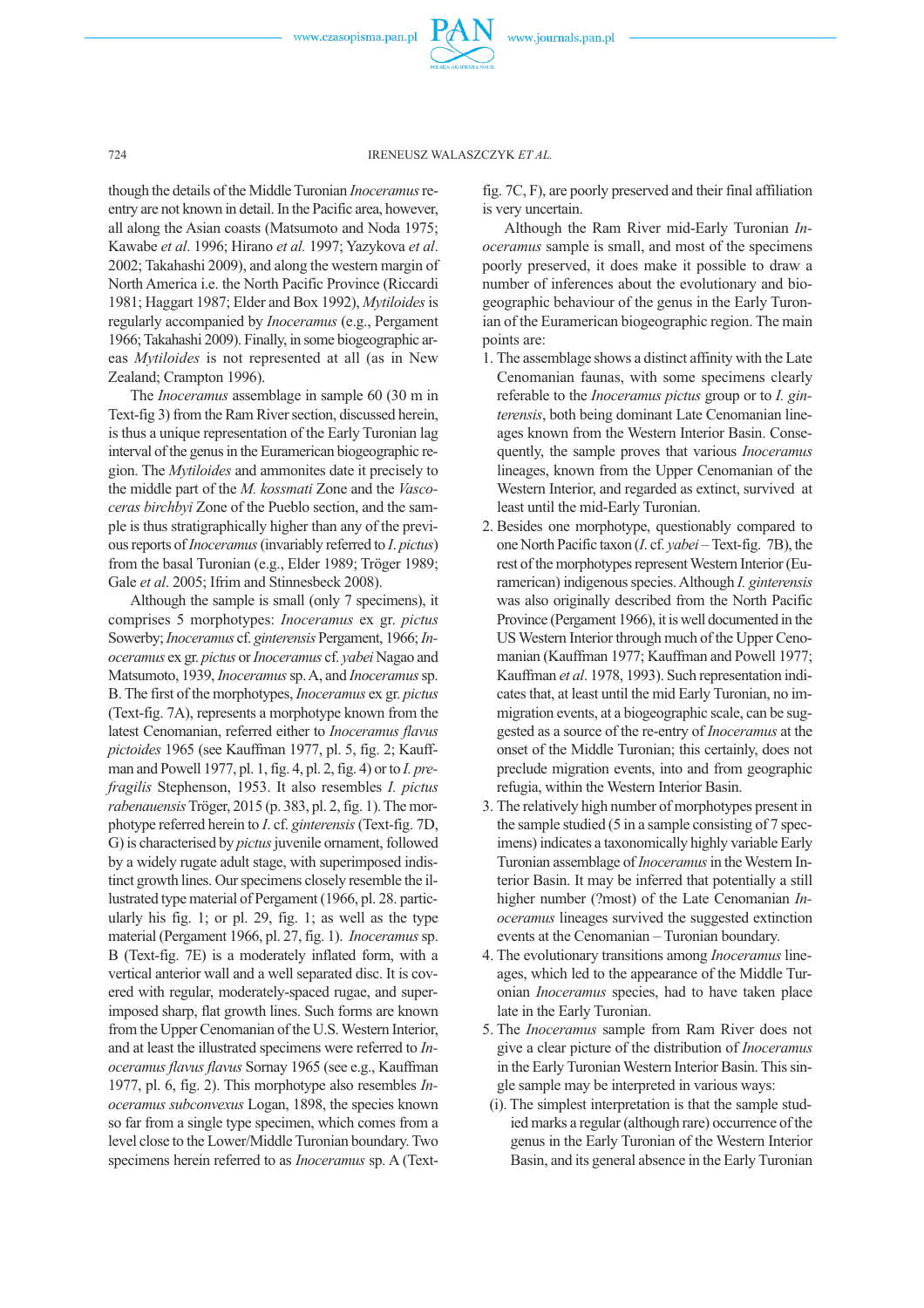

#### CENOMANIAN-TURONIAN BOUNDARY IN WESTERN ALBERTA, CANADA 725

record results from the rarity of its original populations in the Early Turonian sea. The very expanded nature of the Ram River succession (15 times thicker than the corresponding interval at Pueblo), implying a much higher subsidence rate, may have allowed preservation of a much more complete paleontological record.

- (ii). An alternative interpretation is suggested by the fact that the Ram River *Inoceramus* sample comes from a single stratigraphic interval. This may suggest a short-lived dispersal event of the genus, from a refugium in an otherwise *Inoceramus-*free environment. A partial confirmation of this possibility stems from the fact that equivalent horizons in other sections in the Euramerican biogeographic area (Pueblo, Eastbourne), have yielded forms of suspected *Inoceramus* affinity (see Kennedy et al. 2000; Gale *et al*. 2005). Further studies are needed, however.
- (iii). The third possibility is that the Ram River area formed part of the Early Turonian *Inoceramus* refugium.

# **Acknowledgements**

Plint is grateful to the Natural Sciences and Engineering Research Council of Canada for Discovery Grant funding of regional stratigraphic studies in the Cretaceous of Western Canada. I. Walaszczyk acknowledges the financial support through the NCN grant, number N N307 551740. Piotr Angiel, Robin Buckley and Joel Shank are thanked for their assistance in the field. Christina Ifrim, Heidelberg, and Karl-Armin Tröger, Freiberg, the journal referees, helped to improve the final version of this paper.

# **REFERENCES**

- Andrade, E.J. 2005. Turonian inoceramids and biostratigraphy of the Sergipe Basin, northeastern Brazil: an integrated study of the Votorantim and Nassau quarries, 155 p. Unpublished Ph.D. thesis; Heidelberg.
- Badillet, G. and Sornay, J. 1980. Sur quelques formes du groupe d'*Inoceramus labiatus* décrites par O. Seitz. Impossibilité d'utiliser ce groupe pour une datation stratigraphique du Turonien inférieur du Saumurois (France). *Compte Rendu Académie des Science Paris, Série D*, **290**, 323–325.
- Bann, K.L., Tye, S.C., MacEachern, J.A., Fielding, C.R. and Jones, B.G. 2008. Ichnological and sedimentologic signatures of mixed wave- and storm-dominated deltaic deposits: Examples from the Early Permian Sydney Basin, Australia. In: Hampson, G.J., Steel, R.J., Burgess, P.M. and Dalrymple, R.W. (Eds), Recent advances in models of

siliciclastic shallow-marine stratigraphy. SEPM Special Publication 90, 293–332.

- Barker, I., Moser, D., Kamo, S. and Plint, A.G. 2011. High-precision ID-TIMS U-Pb Zircon dating of two transcontinental bentonites: Cenomanian Stage, Western Canada Foreland Basin. *Canadian Journal of Earth Sciences*, **48**, 543–556.
- Beaumont, C. 1981. Foreland basins. *Geophysical Journal of the Royal Astronomical Society*, **65**, 291–329.
- Buckley, R.A., Plint, A.G., Henderson, O.A., Krawetz, J.R. and Vannelli, K.M. 2016. Ramp sedimentation across a middle Albian, Arctic embayment: Influence of subsidence, eustasy and sediment supply on stratal architecture and facies distribution, Lower Cretaceous, Western Canada Foreland Basin. *Sedimentology*, **63**, 699–742.
- Cobban, W.A. 1951, Colorado Shale of central and northwestern Montana and equivalent rocks of the Black Hills. *American Association of Petroleum Geologists, Bulletin,* **35**, 2170–2198.
- Cobban, W.A. 1988. The Upper Cretaceous ammonite *Watinoceras* Warren in the Wester Interior of the United States. *United States Geological Survey Bulletin*, **1788**, 15 p.
- Cobban, W.A. and Reeside, J.B. 1952. Correlation of the Cretaceous formations of the Western Interior of the United States. *Geological Society of America, Bulletin* **63**, 1011– 1044.
- Cobban, W.A., Erdmann, C.E., Lemke, R.W. and Maughan, E.K. 1959. Revision of Colorado Group on Sweetgrass Arch, Montana. *American Association of Petroleum Geologists, Bulletin*, **43**, 2786–2796.
- Cobban, W.A., Erdmann, C.E., Lemke, R.W. and Maughan, E.K. 1976. Type sections and stratigraphy of the members of the Blackleaf and Marias River formations (Cretaceous) of the Sweetgrass Arch, Montana. *United States Geological Survey Professional Paper*, **974**, 63 p.
- Cobban, W. A., Walaszczyk, I., Obradovich, J. and McKinney, K.C. 2006. A USGS Zonal table for the Upper Cretaceous Middle Cenomanian-Maastrichtian of the Western Interior of the United States based on Ammonites, Inoceramids, and Radiometric ages. *USGS Open File Report*, **1250**, 46 p
- Collom, C.J., 2001. Systematic paleontology, biostratigraphy, and paleoenvironmental analysis of the Wapiabi Formation (Upper Cretaceous), Alberta and British Columbia, Western Canada. Unpublished. PhD thesis, University of Calgary, 834 p.
- Crampton, J.S. 1996. Inoceramid bivalves from the Late Cretaceous of New Zealand. *Institute of Geological and Nuclear Sciences Monographs*, **14**, 1–192.
- Elder, W.P. 1985. Biotic patterns across the Cenomanian Turonian extinction boundary near Pueblo, Colorado. Society of Economic Paleontologists and Mineralogists Field Trip Guidebook **4**, Midyear Meeting, Golden, Colorado, 157–169.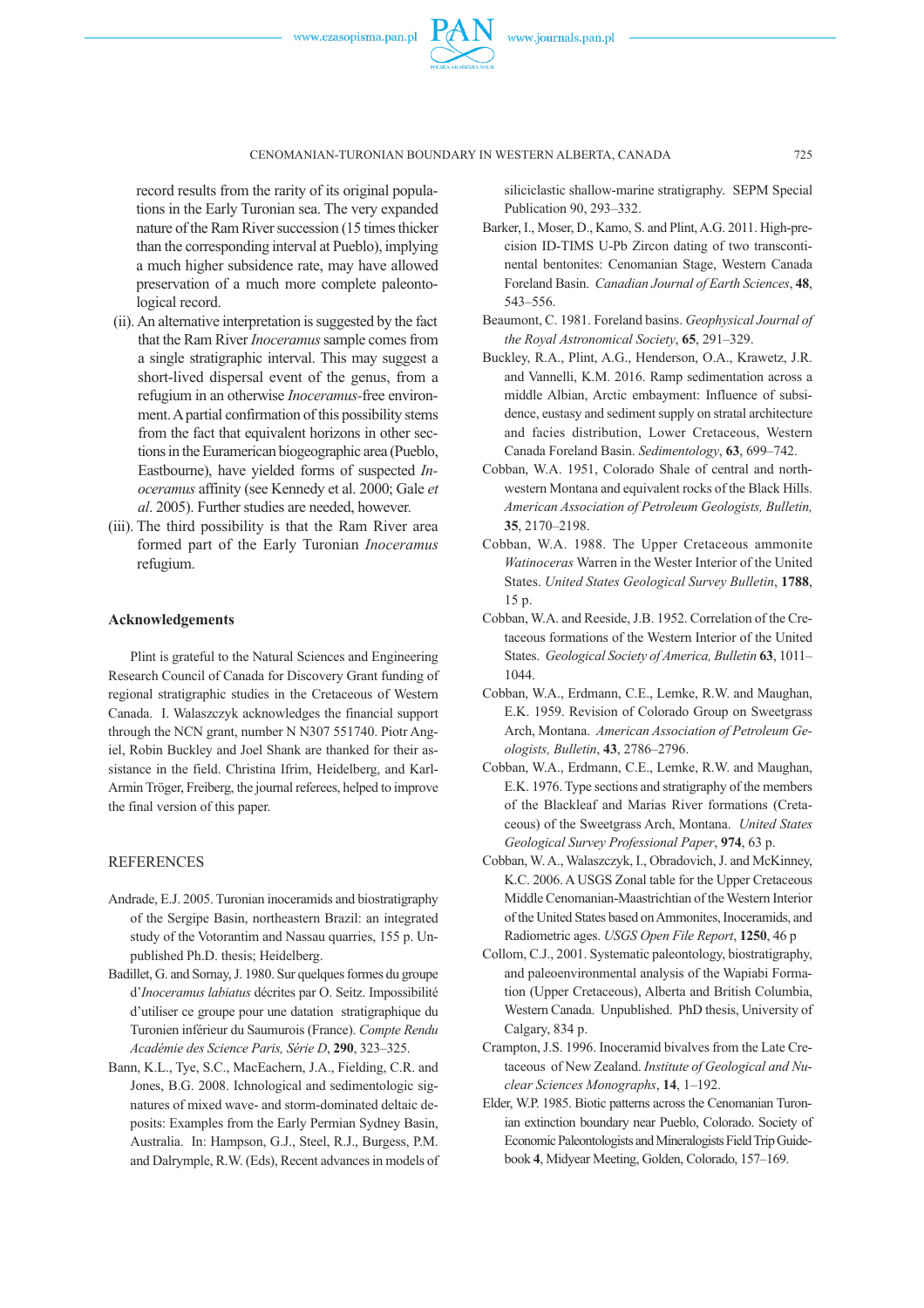

726 IRENEUSZ WALASZCZYK *ET AL.*

- Elder, W.P. 1987. The paleoecology of the Cenomanian-Turonian (Cretaceous) stage boundary extinctions at Black Mesa, Arizona. *Palaios*, **2**, 24–40.
- Elder, W.P. 1988. Geometry of Upper Cretaceous bentonite beds: implications about volcanic source areas and paleowind patterns, Western Interior, United States. *Geology*, **16**, 835–838.
- Elder, W.P. 1989. Molluscan extinction patterns across the Cenomanian-Turonian stage boundary in the Western Interior of the United States. *Paleobiology*, **15**, 299–320.
- Elder, W.P. 1991. *Mytiloides hattini* n. sp., a guide fossil for the base of the Turonian in the Western Interior of North America. *Journal of Paleontology*, **65**, 234–241.
- Elder, W.P. and Box, S.E. 1992. Late Cretaceous inoceramid bivalves of the Kurskowim Basin, southwestern Alaska, and their implications for basin evolution. *Journal of Paleontology*, **66** (The Paleontological Society Memoir 26), 39 p.
- Evenchick, C.A., McMechan, M.E., McNichol, V.J. and Carr, S.D. 2007. A synthesis of the Jurassic-Cretaceous tectonic evolution of the central and southeastern Canadian Cordillera: Exploring links across the orogen. In: Sears, J.W., Harms, T.A. and Evenchick, C.A. (Eds), Whence the mountains? Inquiries into the evolution of orogenic systems: A volume in honor of Raymond A. Price. *Geological Society of America, Special Paper*, **433**, 117–145.
- Gale, A.S., Kennedy, W.J., Voigt, S. and Walaszczyk, I. 2005. Stratigraphy of the Upper Cenomanian – Lower Turonian Chalk succession at Eastbourne, Sussex, UK: ammonites, inoceramid bivalves and stable carbon isotopes. *Cretaceous Research*, **26**, 460–487.
- Haggart, J.W. 1987. On the age of the Queen Charlotte Group of British Columbia. *Canadian Journal of Earth Sciences*, **24**, 2470–2476.
- Harries, P.J. 1993. Dynamics of survival following the Cenomanian-Turonian (Upper Cretaceous) mass extinction event. *Cretaceous Research*, **14**, 563–583.
- Harries, P.J. and Kauffman, E.G. 1990. Patterns of survival and recovery following the Cenomanian-Turonian (Late Cretaceous) mass extinction in the Western Interior Basin, United States. In: Kauffman, E.G. and Walliser, O.H. (Eds), Extinction events in Earth history. *Lecture Notes in Earth Sciences*, **30**, 277–298.
- van Helmond, N.A.G.M., Sluijs, A., Papadomanolaki, N.M., Plint, A.G., Gröcke, D.R., Pearce, M.A., Eldrett, J.S., Trabucho-Alexandre, J., Walaszczyk, I., van de Schootbrugge, B. and Brinkhuis, H. 2016. Equatorward migration of dinoflagellates during a cold spell within the Late Cretaceous supergreenhouse. *Biogeosciences*, **13**, 2859– 2872.
- Henderson, J. 1908. New species of Cretaceous invertebrates from northern Colorado. *U.S. National Museum Proceedings*, **34** (1611), 259–264.
- Hessel, M.H.R. 1988. Lower Turonian inoceramids from Sergipe, Brazil: systematics, stratigraphy and palaeoecology. *Fossils and Strata*, **22**, 49 p.
- Ifrim, C. and Stinnesbeck, W. 2008. Cenomanian-Turonian high-resolution biostratigraphy of north-eastern Mexico and its correlation with the GSSP and Europe. *Cretaceous Research*, **29**, 943–956.
- Irwin, J.S. 1931, Stratigraphic correlation and nomenclature in Plains of southern Alberta. *American Association of Petroleum Geologists, Bulletin*, **15**, 1129–1139.
- Jablonski, D. 1986. Background and mass extinctions: the alternation of macroevolutionary regimes. *Science*, **231**, 129–133.
- Jordan, T.E. and Flemings, P.F. 1991. Large-scale stratigraphic architecture, eustatic variation, and unsteady tectonism: A theoretical evaluation. *Journal of Geophysical Research*, **96B4**, 6681–6699.
- Kauffman, E.G. 1973. Cretaceous Bivalvia. In: Hallam, A. (Ed.), Atlas of Paleobiogeography, 353–383. Elsevier Scientific Publishing Company; Amsterdam – London – New York.
- Kauffman, E.G. 1977. Illustrated guide to biostratigraphically important Cretaceous macrofossils, Western Interior Basin, USA. *Mountain Geologist*, **14**, 225–274.
- Kauffman, E.G. and Harries, P.J. 1996. The importance of crisis progenitors in recovery from mass extinction. In: Hart, M.B. (Ed.), Biotic Recovery from Mass Extinction Events. *Geological Society Special Publication*, **102**, 15–39.
- Kauffman, E.G. and Powell, J.D. 1977. Paleontology. In: Kauffman, E.G., Hattin, D.E. and Powell, J.D. 1977. Stratigraphic, paleontologic and paleoenvironmental analysis of the Upper Cretaceous rocks of Cimarron County, Northwestern Oklahoma. *Geological Society of America, Memoir*, **149**, 470–150.
- Kauffman, E.G., Cobban, W.A. and Eicher, D.L. 1978. Albian through Lower Coniacian strata. Biostratigraphy and principal events in Western Interior states. *Annales du Museum d'Histoire Naturelle de Nice*, **4** (XXIII), 1–52.
- Kauffman, E.G., Sageman, B.B., Kirkland, J.I., Elder, W.P., Harries, P.J. and Villamil, T. 1993. Molluscan biostratigraphy of the Cretaceous Western Interior Basin, North America. In: W.G.E. Caldwell and E.G. Kauffman (Eds), Evolution of the Western Interior Basin. *Geological Association of Canada, Special Paper*, **39**, 397–434.
- Kawabe, F., Hirano, H. and Takagi, K. 1996. Biostratigraphy of the Cretaceous System in the northern Oyubari area, Hokkaido. *Journal of the Geological Society of Japan*, **102**, 440–459.
- Kennedy, W.J. and Cobban, W.A. 1991. Stratigraphy and interregional correlation of the Cenomanian-Turonian transition in the Western Interior of the United States near Pueblo, Colorado, a potential boundary stratotype for the base of the Turonian Stage. *Newsletters on Stratigraphy*, **24**, 1–33.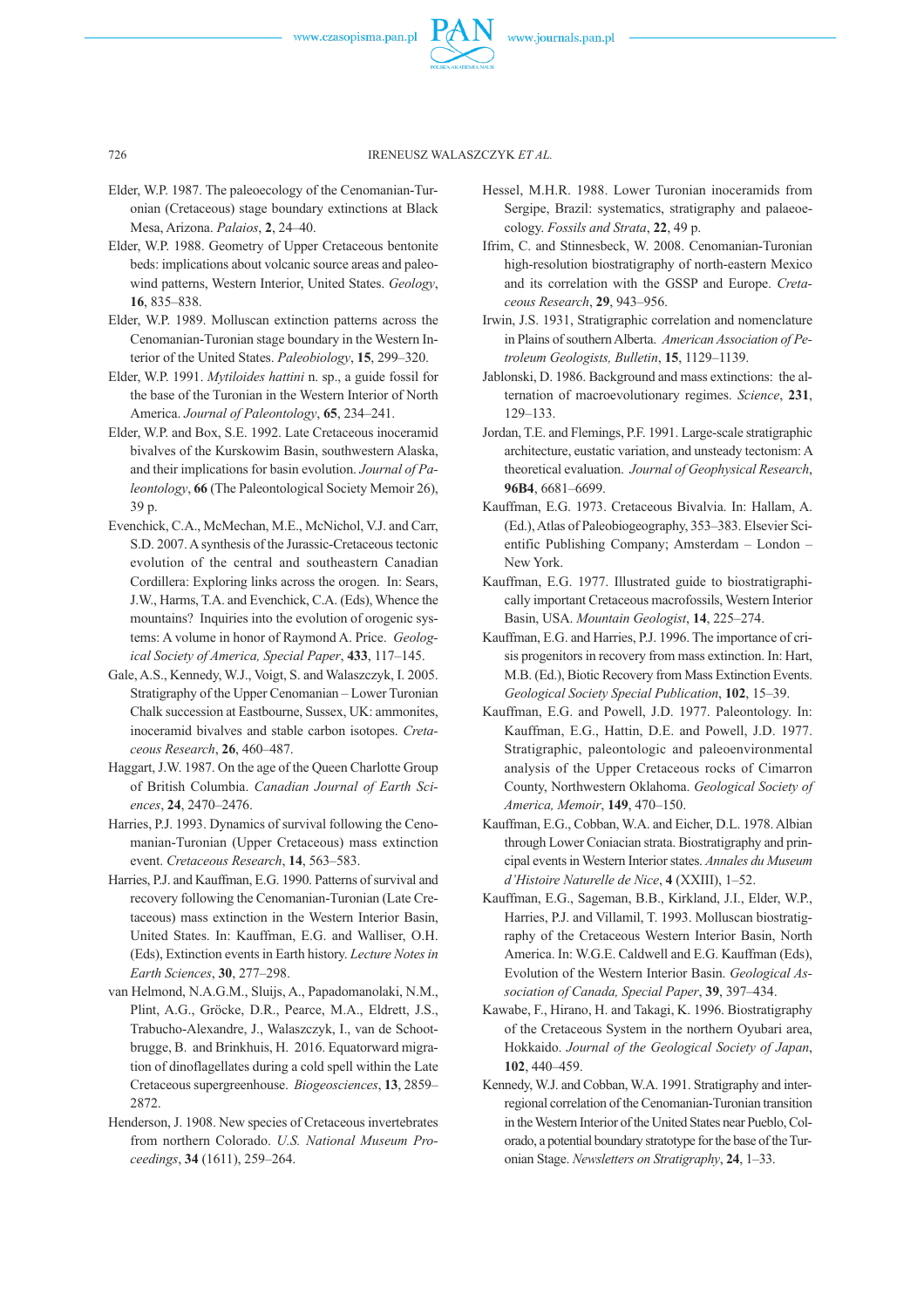

#### CENOMANIAN-TURONIAN BOUNDARY IN WESTERN ALBERTA, CANADA 727

- Kennedy, W.J., Walaszczyk, I. and Cobban, W.A. 2000, Pueblo, Colorado, USA, candidate Global Boundary Stratotype Section and Point for the base of the Turonian Stage of the Cretaceous, and for the base of the Middle Turonian Substage, with a revision of the Inoceramidae (Bivalvia): *Acta Geologica Polonica*, **50**, 295–334.
- Kennedy, W.J., Walaszczyk, I. and Cobban, W.A. 2005. The Global Boundary Stratotype Section and Point for the base of the Turonian Stage of the Cretaceous: Pueblo, Colorado, USA. *Episodes*, **28**, 93–104.
- Lang, H. R. and McGugan, A. 1988. Cretaceous (Albian-Turonian) foraminiferal biostratigraphy and paleogeography of northern Montana and southern Alberta. *Canadian Journal of Earth Sciences*, **25**, 316–342.
- Malloch, C.S. 1911. Bighorn Coal Basin, Alberta. *Geological Survey of Canada, Memoir,* **93**, 50–99.
- Matsumoto, T. and Noda, M. 1975. Notes on *Inoceramus labiatus* (Cretaceous Bivalvia) from Hokkaido. *Transactions and Proceedings of the Palaeontological Society of Japan, N.S.* **100**, 188–208.
- McLearn, F.H. 1926. New species from the Coloradoan of Lower Smoky and Lower Peace Rivers, Alberta. *Contributions to Canadian Palaeontology; Geological Survey. Geological Survey of Canada, Museum Bulletin,* **42**, 117- 126
- McNeil, D.H. and Caldwell, W.G.E. 1981. Cretaceous rocks and their Foraminifera in the Manitoba Escarpment; *Geological Association of Canada, Special Paper*, **21**, 439 p.
- Ogg, J.G. and Hinnov, L.A. 2012. Chapter 27, Cretaceous. In: Gradstein, F., Ogg, J., Schmitz, M. and Ogg, G. (Eds), The Geologic Time Scale 2012, pp. 793–853. Elsevier; Oxford.
- Pergament, M.A. 1966. Zonal stratigraphy and inocerams of the lower-most Upper Cretaceous on the Pacific coast of the USSR. *Transactions of the Academy of Sciences of the USSR, Geological Institute*, **146**, 83 p. [In Russian]
- Plint, A.G. 2000. Sequence stratigraphy and paleogeography of a Cenomanian deltaic complex: the Dunvegan and lower Kaskapau formations in subsurface and outcrop, Alberta and British Columbia, Canada. *Bulletin of Canadian Petroleum Geology*, **47**, 43–79.
- Plint, A.G. 2014. Mud dispersal across a Cretaceous prodelta: Storm-generated, wave-enhanced sediment gravity flows inferred from mudstone microtexture and microfacies. *Sedimentology*, **61**, 609–647.
- Plint, A.G., Macquaker, J.H.S. and Varban, B.L. 2012a. Shallow-water, storm-influenced sedimentation on a distal, muddy ramp: Upper Cretaceous Kaskapau Formation, Western Canada foreland basin. *Journal of Sedimentary Research*, **82**, 801–822.
- Plint, A.G., Tyagi, A., McCausland, P.J.A., Krawetz, J.R., Zhang, H., Roca, X., Hu, Y.G., Varban, B.L., Kreitner, M.A. and Hay, M.J. 2012b. Dynamic relationship be-

tween subsidence, sedimentation, and unconformities in mid- Cretaceous, shallow-marine strata of the Western Canada Foreland Basin: Links to Cordilleran Tectonics. In: Busby, C. and Azor Pérez, A. (Eds), Recent Advances in the Tectonics of Sedimentary Basins, pp. 480–507. Wiley-Blackwell Publishing Ltd.; Oxford, U.K.

- Price, R.A. 1973. Large-scale gravitational flow of supracrustal rocks, southern Canadian Rockies. In: De Jong, K.E. and Scholten, R. (Eds), Gravity and tectonics, pp. 491–502. John Wiley; New York.
- Price, R.A. 1994. Chapter 2. Cordilleran tectonics and the evolution of the Western Canada Sedimentary basin. In: Mossop, G. and Shetson, I. (Compilers), Geological Atlas of the Western Canada Sedimentary Basin. Canadian Society of Petroleum Geologists and Alberta Geological Survey, pp. 13–24.
- Riccardi, A.C. 1981. An Upper Cretaceous ammonite and inoceramids from the Honna Formation, Queen Charlotte Islands, British Columbia. *Geological Survey of Canada, Paper*, **81-1C**, 1–8.
- Seitz, O. 1934. Die Variabilitat des *Inoceramus labiatus* v. Schloth. *Jahrbuch der Preußichen Geologischen Landesamt*, **55**, 429–474.
- Sornay, J. 1965. La faune d'Inocerames du Cénomanien et du Turonien inférieur du sud-ouest de Madagascar. *Annales de Paléontologie*, **51**, 3–18.
- Sowerby, J.de C. 1829. The mineral conchology of Great Britain, 6, 159–162, 215. London.
- Spratt, J.G. 1931. Stratigraphy of Colorado Shale in southern Plains of Alberta. *American Association of Petroleum Geologists, Bulletin*, **15**, 1171–1179.
- Stelck, C.R., Moore, W.E. and Pemberton, S.G. 2002. Early Turonian (Late Cretaceous) age of the Tuskoola Sandstone Pine River area, northeastern British Columbia. *Canadian Journal of Earth Sciences*, **39**, 1983–1793.
- Stott, D.F. 1963. The Cretaceous Alberta Group and equivalent rocks, Rocky Mountain Foothills, Alberta. *Geological Survey of Canada, Memoir*, **317**, 306 p.
- Stott, D.F. 1967. The Cretaceous Smoky Group, Rocky Mountain Foothills, Alberta and British Columbia. *Geological Survey of Canada, Bulletin*, **132**, 133 p.
- Takahashi, A. 2009. Cretaceous Oceanic events and bivalves. Inoceramid responses to environmental disturbances in Japan, 68 p. Lambert Academic Publishing; Saarbrücken.
- Taylor, A., Goldring, R. and Gowland, S. 2003. Analysis and application of ichnofabrics. *Earth Science Reviews*, **60**, 227–259.
- Tröger, K.-A. 1967. Zur Paläontologie, Biostratigraphie und faziellen Ausbildung der unteren Oberkreide (Cenoman bis Turon). Teil I: Paläontologie und Biostratigraphie der Inoceramen des Cenomans bis Turons. *Abhandlungen des Staatlichen Museums für Mineralogie und Geologie zu Dresden*, **12**, 13–208.